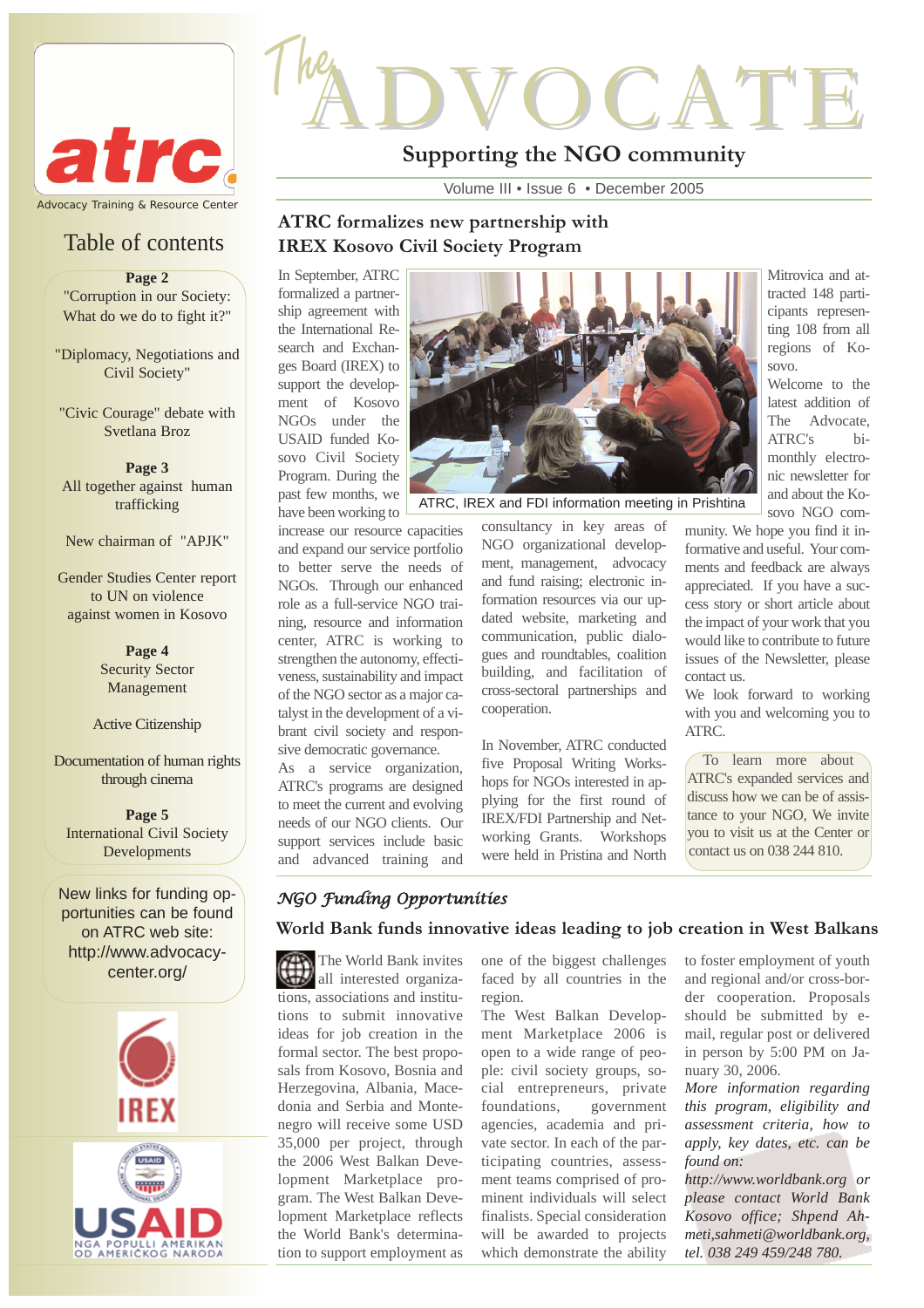### *NGO Flash News*

#### **"Civic Courage" debate with Svetlana Broz**

The issue "Civic Courage" was discussed on November the 30th in the Art Gallery between Dr. Svetlana Broz, the niece of former president of Yugoslavia, Josip Broz Tito and Kosovo citizens. The debate was organized by the Republican Club and Council for the Defence of Human Rights and Freedoms.

Ms. Broz spoke of her experiences and mentioned practical examples of civic courage.

At the outbreak of the war in Bosnia and Herzegovina in 1992, Ms. Broz volunteered as a cardiologist, where she began interviewing for the book that describes human experiences during the Bosnian War. These experiences were published in her book "Good People in an Evil Time", published in 1999. The book is translated in many languages.

Director of Sarajevo based NGO GARIWO, Svetlana Broz is well known for her lectures in different countries about the importance of civic courage.

Over the past years she has been lecturing at various Universities and International Institutes in United States of America, as well as in London, Berlin, Geneva, Lausanne, Graz, Prague, Milan, Bolzano, Warsaw, Trento, Verona, Amsterdam, Den Hague, Braunschweig, Marseille, Lillehammer, Oslo, etc.



Dr. Svetlana Broz book "Good People in an Evil Time"

## *ATRC and ÇOHU public debate*

**"Corruption in our Society: What do we do to fight it?" "It is not time to put up faceless bill boards but to implement laws that fight corruption", Igballe Rogova, representative of Kosovo Women's Network stressed in the debate**

ATRC and the local NGO, Organization for Democracy, Anticorruption and Dignity 'Çohu' organized a cross sector public debate on December the 5th at ATRC of-

combat corruption.

"ÇOHU" member.

devci - Koha Ditore.

Discussion was opened by Barbara Hall, COP of IREX Kosovo Civil Society Program who discussed the role of Civil Society in Combating

Panelists for the debate were Habit Hajredini - Office for Good Governance, Bashkim Rrahmani - Foundation for Democratic Initiatives "FDI", Igballe Rogova - Kosovo Women's Network, Sejdi Osmani - RIINVEST, and Fatmire TerCorruption. Ms. Hall stressed that NGO credibility and legitimacy are most crucial for an effective role of civil society in combating corruption.



Participants debating corruption in Kosovo

Panelists commented on the need for a strong anticorruption civil society coalition. Although, Mr. Hajredini, Office for Good Governance said that important laws have been drafted and adopted in Kosovo to fight corruption, other participants responded that NGO sector and media need the implementation of laws and access on official documents. Sejdi Osmani presented RIINVEST opinion survey published in November the 5th about the extent and consequences of corruption in Kosovo. The survey shows that 72% out of 600 small and

> medium enterprises, involved in the survey, think that corruption is widespread in Kosovo. The lack of institutional mechanisms and unapplied laws are among basic sources of corruption, this survey concluded. Journalists can not conti-

nue investigation on corruption because of the denial to have access in official documents, Koha Ditore journalist, Fatmire Terdevci stressed. Most of the panelists and participants agreed that Kosovo society needs the implementation of the anticorruption law, the prosecution of corrupted individuals, a strong broad based coalition and more debates, to achieve effective anticorruption fight.

## *ATRC, FDI and IREX roundtable*

#### **"Diplomacy, Negotiations and Civil Society"**

ATRC, FDI and IREX organized a roundtable meeting with Kosovo NGO representatives and Miroslav Lajçak, General Director for Political Affairs in the Ministry of Foreign Affairs of Slovakia on December the 6<sup>th</sup> at ATRC offices. The disscution was about the role of civil society in laying the ground work for a multiethnic Kosovo. Mr. Lajcak shared his country's experience focusing on Slovakian NGOs and their partner role with the government.

Director for Political Affairs in the Foreign Ministry of Slovakia stressed the important role civil society can play in strengthening the dialogue



Roundtable with NGO representatives and Mr. Lajçak at ATRC

and setting the pace for reconciliation and establishment of a multiethnic Kosovo.

"You should get out of clichés and start communicating real concrete things, how to live next to each other", Lajçak said.

NGO representatives mentioned that civil society played a good role in key processes in post war Kosovo, especially

in strengthening the interethnic dialogue.

Lajçak informed the participants that Slovakia offers to organize a meeting in Bratislava between Kosovo and Serbian NGOs in order to seek how NGOs from both sides are able to communicate with each other.

From 2001 till 2005, Miroslav Lajçak served as Ambassador of Slovakia to the Federal Republic of Yugoslavia (later Serbia and Montenegro), Albania and Macedonia.

Funding Opportunity for Kosovo NGOs that are interested to apply for Slovakian Government funds can be found on http://www.foreign.gov.sk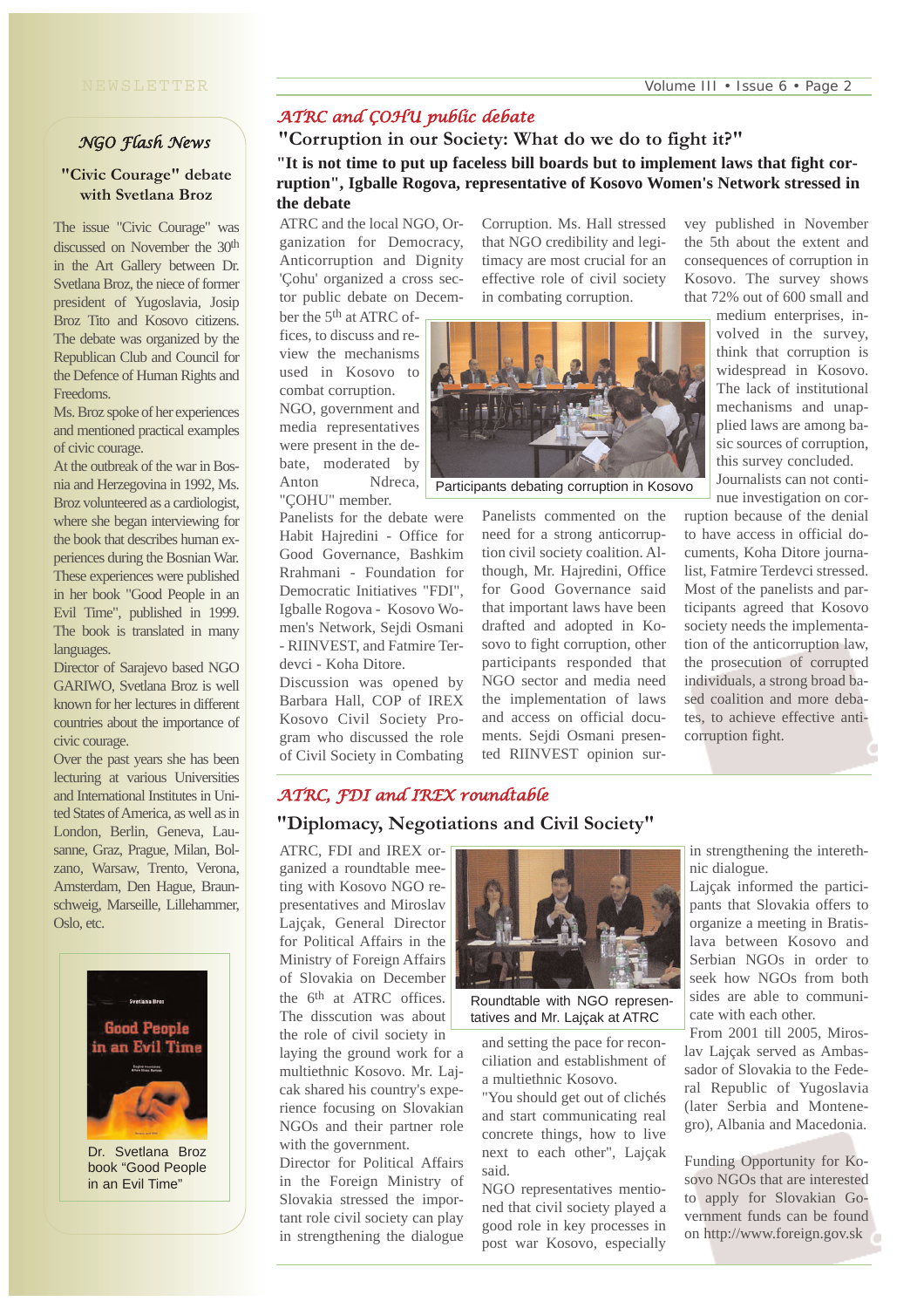#### NEWSLETTER

#### *NGO Flash News*

#### **All together against human trafficking**

Women Lawyers' Association "Norma" and the International Organization for Migration "IOM" held a workshop on October the 2st at ATRC offices focusing on the purpose and target of the trafficking of human beings.

Participants, representing eight local NGOs from different towns of Kosovo and different ethnic groups, including Albanian, Serbian, Bosnian, Turkish and Roma analyzed different case studies of human trafficking.

In addition, they watched and discussed the film "Lilja 4-Ever", directed by Lukas Moodysson.

The film is a true story on a trafficking case about two children, Lilja and Volodya, who live in a country that was once part of Soviet empire.

UNMIK regulation 2001/4 "On the Prohibition of Trafficking in Persons in Kosovo" was introduced to the participants, as well.

This regulation defines 'trafficking in persons' to mean the recruitment, transportation, transfer, harbouring or receipt of persons, by means of threat, coercion, abduction, fraud, deception, abuse of power, or the giving or receiving of payments or benefits -"for the purpose of exploitation."

This workshop is part of the IOM project "All together against human trafficking".



Ever" directed by Lukas Moodysson

#### *New Appointment*

## **Fatos Bytyçi is elected the new chairman of Association of Professional Journalists of Kosovo "APJK"**

Fatos Bytyçi, journalist of Radio and Television of Kosovo, was elected the new chairman of Association of Professional Journalists during the second assembly meeting on October the 23rd held at the Grand Hotel, Prishtine.

Bytyçi vowed that, during his one year mandate as the chairman of this association, will work hard to ensure better working conditions for all Kosovo journalists.

"We will work in favor of all journalists' interests for better protection, in order to put an end to the violence against journalists, cameramen and photo reporters", Bytyçi said. The assembly elected seven members of the board out of thirteen candidates.

Elected board members are: Fatos Bytyçi, Astrit Gashi, Syzana Bytyçi, Ibrahim Rexhepi, Lindita Camaj, Berat Buzhala dhe Artan Mustafa.

Representatives from USAID and International Federation of Journalists greeted APJK assembly. "The role of all must be the protection of journa-

lists and the improvement of their working conditions", Oliver Money, representative of the International Federation of Journalists said. The USAID Director of Democracy Office, Miles Toder told journalists that the public should appreciate the role of good journalism.

The Association of Professio-



The voting in APJK

nal Journalists, established in 2002, is a nonprofit organization that aims to increase the professionalism of Kosovo journalists and media. This is the only Kosovo association that protects the rights of journalists and it has more than 360 members.

APJK is a member of International Federation of Journalists.

## **Gender Studies Center sent to UN a report on violence against women in Kosovo**

**In cooperation with five Kosovo Women's Network members (Asebe, the Center for Protection of Women and Children, Safe House Gjakove and Women's Wellness Center), Kosovo Gender Studies Center compiled and sent to UN this report on October 15th, to inform them about violence against women in Kosovo. Excerpts from the report below contain good practices of Kosovo women in combating violence against women**

Kosovo women in civil society advocate for legislation against violence against women, provide counseling and aid to support women who suffer from violence, and raise awareness about the issue. A few examples of good practices are:

#### *Good Practices on Behalf of Safe Houses*

Following the war, the Center for Protection of Women and Children assisted 1,960 victims of war rape, including 29 young women who were helped to abort forced pregnancies from the war. Kosovo women in civil society have successfully established and maintained five safe houses in different regions of Kosovo. *Kosovo Women Network Campaign against Violence against Women*



UN is doing a worldwide research on violence against women, including Kosovo

In 2001, this network coordinated a campaign, which utilized art and theatre to increase public knowledge about the problem of violence against women, including domestic violence, rape during wartime, date rape, trafficking, and prostitution.

#### *Lilja Forever Campaign*

In 2004, a coalition of local and international organizations coordinated the "Lilja Forever" awareness-raising campaign about the trafficking of women and girls. Legal Support

Kosovo women in civil society have organized legal support for victims of violence.

*Addressing Post-War Trauma among Men and Women* 

Following the war, Kosovo activists provided psycho-social support to victims of violence. Activists noticed significantly lower levels of violence against women in areas where activists made a concentrated effort to work with traumatized men as well as women after the war. *For the full report or more information, please contact the*

*Kosovo Gender Studies Center at 038 540 719 or visit www.kgscenter.org.*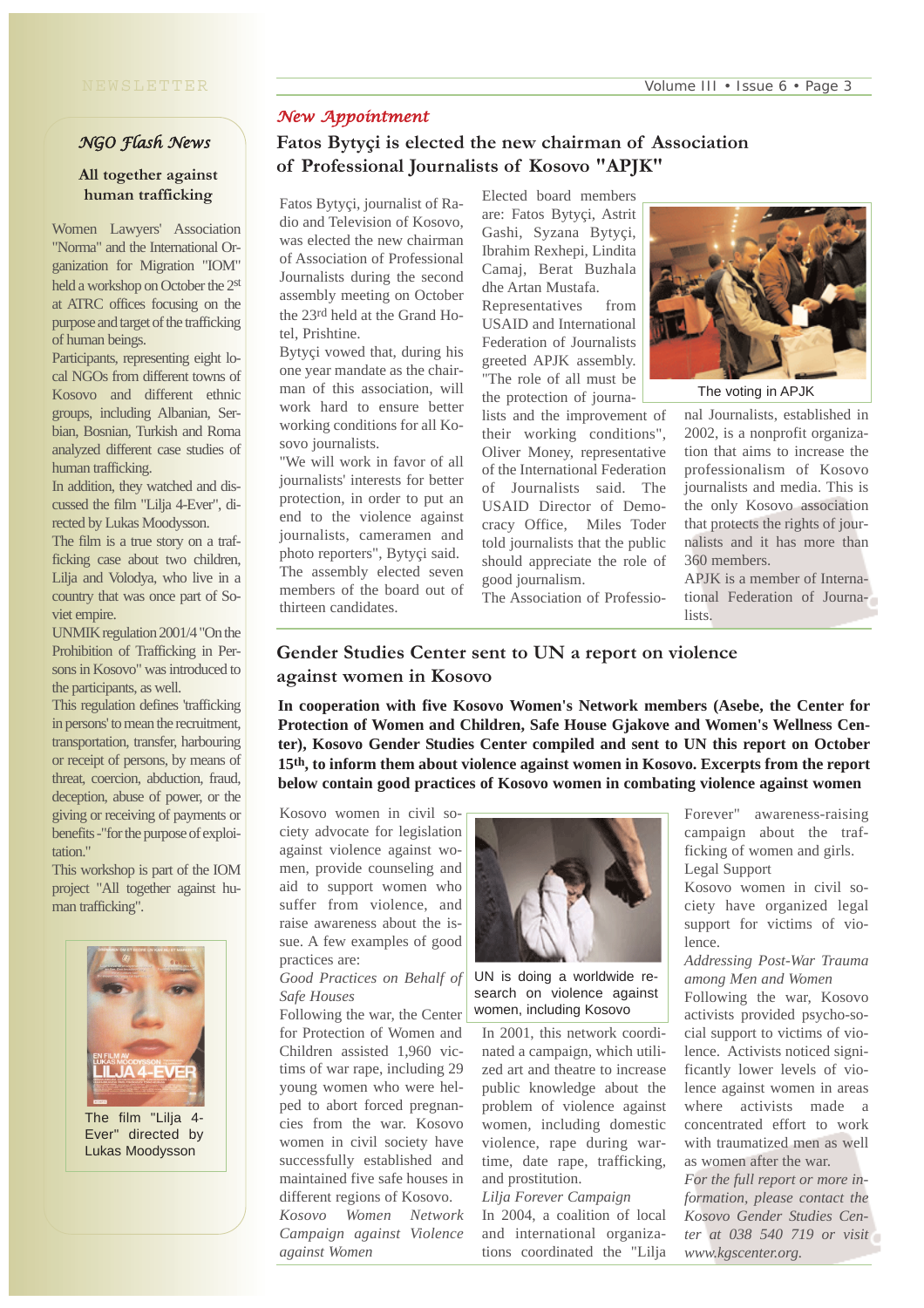## *NGO Flash News* **Security Sector Management**

Kosovo Institute for Policy Research and Development "KI-PRED" published on November the 7<sup>th</sup> a report on enhancing civilian management and oversight of the security sector in Kosovo. This Report Surveys the Provision and Oversight of Security in contemporary Kosovo, examining the ways in which the security architecture can be developed so that ordinary Kosovars have a meaningful say in its management and oversight. It begins by detailing the current deficit in civilian oversight in the territory before contrasting current arrangements with those of the recent past and identifying priorities that must be addressed if governance is to become more democratic in the future.

The argument is made that whatever its other merits, Kosovo's security architecture fails the democratic test since Kosovars continue to be at the receiving end of security services over which they have little ownership or control and they cannot therefore be said to be democratically or sustainably governed. Until the international administration in Kosovo deals with the exclusion and underrepresentation of Kosovars in the provision, management and oversight of security, the international community's peace support operation there cannot claim success. The avoidance of genuine local involvement and civilian democratic oversight after an initial period of stabilization has come to inhibit the political development of the territory, probably to the detriment of its longterm stability.

The report comes at a time when final status talks are beginning on Kosovo's future and when UNMIK has commissioned a ground-breaking 'Internal Security Sector Review', which aims to lay the foundations for an effective and democratically accountable security system in Kosovo. The difficult challenges that lie ahead for this review are a key focus for the report.

Full Text:

http://www.kipred.net/UserFiles/Fil e/SecSectorManagement.pdf

## *Active Citizenship*

## **Avonet building a linking bridge between citizens of Ferizaj and their legislators**

#### **Interview with Avonet coordinator, Shaban Shabani**

Shaban Shabani is an active citizen of Ferizaj, whose involvement in important developments of civil society has directly affected

that Avonet is a successful and trusted NGO network. "Avonet spent two years to build up the confidence in pu-

the life of his community by bringing citizens and their legislators together to improve local community conditions. Shaban's involve-

ment in civil society issues began when he was 17 years old with activities to reconstruct a park in the centre of the town.

Now, four years la-

ter, Shaban as a coordinator in advocating on behalf of Ferizaj citizens through the NGO net, Avonet, in order to bring significant improvement in the community life.

Avonet impartially monitors the municipal assembly of Ferizaj in implementation of local laws and regulations. According to Shaban, this im-

partiality is the main reason



Avonet, consisting of four Ferizaj NGOs, "Advocacy Center for Progress", "Handikos", "Youth Future" and "Etika", was founded in 2002.

blic and also to convince local authority to take us seriously", Shaban said.

Some of Avonet major achievements in Ferizaj have includes the opening the Municipal Committee on Policy and Finances to public, publishing 7 periodic and 2 yearly monitoring reports with specific recommendations to the local municipal assembly on ways to be more responsive to citizens' concerns. These recommendations led to the Municipal Government's decision to

> open their meetings to the public. In addition, the assembly has appointed a youth officer who works with youth groups on their concerns.

> Avonet also publishes voting records of assembly members to inform citizens on the positions taken by each councilor.

> From the initial involvement in the reconstruction of a park till his current advo-

cacy for greater public participation in decision making,

Shaban's involvement in civil society activities has become an inseparable part of his daily life.

He has a clear message for Kosovo civil society -

"Unless you are active, your rights defined by law will never be realized".

One World 2005

#### *Human Rights*

#### **Documentation of human rights through cinema**

**Council for the Defense of Human Rights and Freedoms "CDHRF" organized the sixth edition of International Festival of Documentary Films on Human Rights which, was held in Prishtina from December 5 - 10** 

Thirty films were shown during the festival, most of them international.

"The icon of tears", has won the best Kosovo documentary film prize.

It is a film about Ferdane Çerkezi from Gjakova, whose four sons and husband are missing since the war in Kosovo. Despite the fact that the corpses of the dead are being brought back from Serbia on a

daily basis, she still hopes that her husband and sons will return alive. "Seoul Train" has won the best international documentary film prize, which tells desperate attempts of the citizens of North Korea as they try to get out of their country.